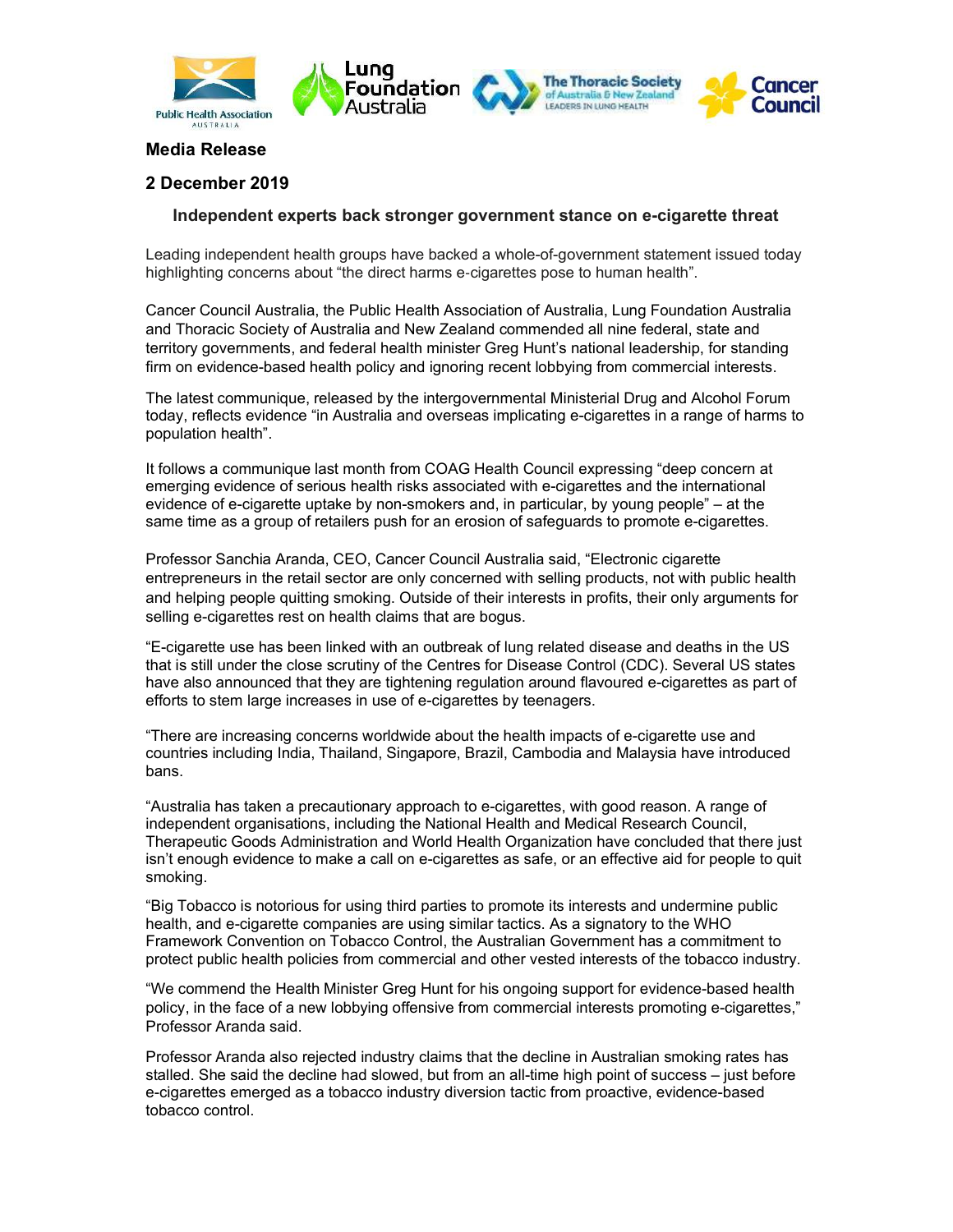"No proper review in the world has concluded that e-cigarettes work as quitting tool, but they have reported evidence of e-cigarettes posing a major risk to young people. When it comes to continuing to drive down smoking rates, we need to focus on what we know works. Australia is a tobacco control success story.

"Since 2001 initiatives like plain packaging, tobacco taxes, public campaigns and subsidy of proven smoking cessation medications have resulted in 1.6 million fewer Australians smoking than would have been the case had smoking prevalence continued at 2001 levels.

"To continue to drive down smoking rates, we need more funding for mass media campaigns and to find more ways to support smokers to quit – including more tailored behavioural support from services like Quitline and appropriate nicotine replacement products. We welcome the commitment from Minister Hunt to reinstate the National Tobacco Campaign and to work towards a less than 10% smoking rate by 2025."

Professor Bruce Thompson from the Thoracic Society also stressed that there is a lack of robust evidence to support use of e-cigarettes for smoking cessation.

"The lung is a very fragile organ, it is rarely able to recover from injury. The aerosol produced by e-cigarettes can contain a range of ingredients, including solvents and flavouring agents.

"E-cigarettes have been found to contain ingredients such as heavy metals, formaldehyde and particulate matter that can damage lungs, increase the risk of cardiovascular disease and even cause cancer. We know e-cigarettes cause damage in the cells of the lung, they are not proven as effective cessation aids and we do not believe industry, with their aim of selling products, has a role to play in effective public health."

Health experts said claims that e-cigarettes are 95 percent safer than traditional e-cigarettes weren't backed up by valid studies.

Terry Slevin, CEO of the Public Health Association of Australia said, "The tobacco industry and e-cigarette proponents rely heavily on claims that use of e-cigarettes is 95% safer than traditional cigarettes.

 "This claim has been discredited – and is based on an "guestimate" by 12 individuals, some with links to the tobacco industry, and is not based on scientific evidence.

"E-cigarettes are relatively new and there is no long-term data on their safety. They also contain a range of unknown ingredients which make it hard to make general statements around their safety."

Lung Foundation Australia Chairman and leading respiratory physician, Professor Christine Jenkins believes the growing evidence proving e-cigarette use as a precursor to smoking in young people should be enough reason alone to ensure these devices are not readily available in the market.

"Smoking rates in young Australians are among the lowest in the world. Evidence increasingly demonstrates youth transition from e-cigarettes and personal vaping devices to traditional cigarettes is highly likely, and the use of these products damages the lung with or without nicotine. Maintaining a strong stance on e-cigarettes is critical to prevent the next generation of lung cancer and Chronic Obstructive Pulmonary Disease patients," Professor Jenkins said.

## ENDS